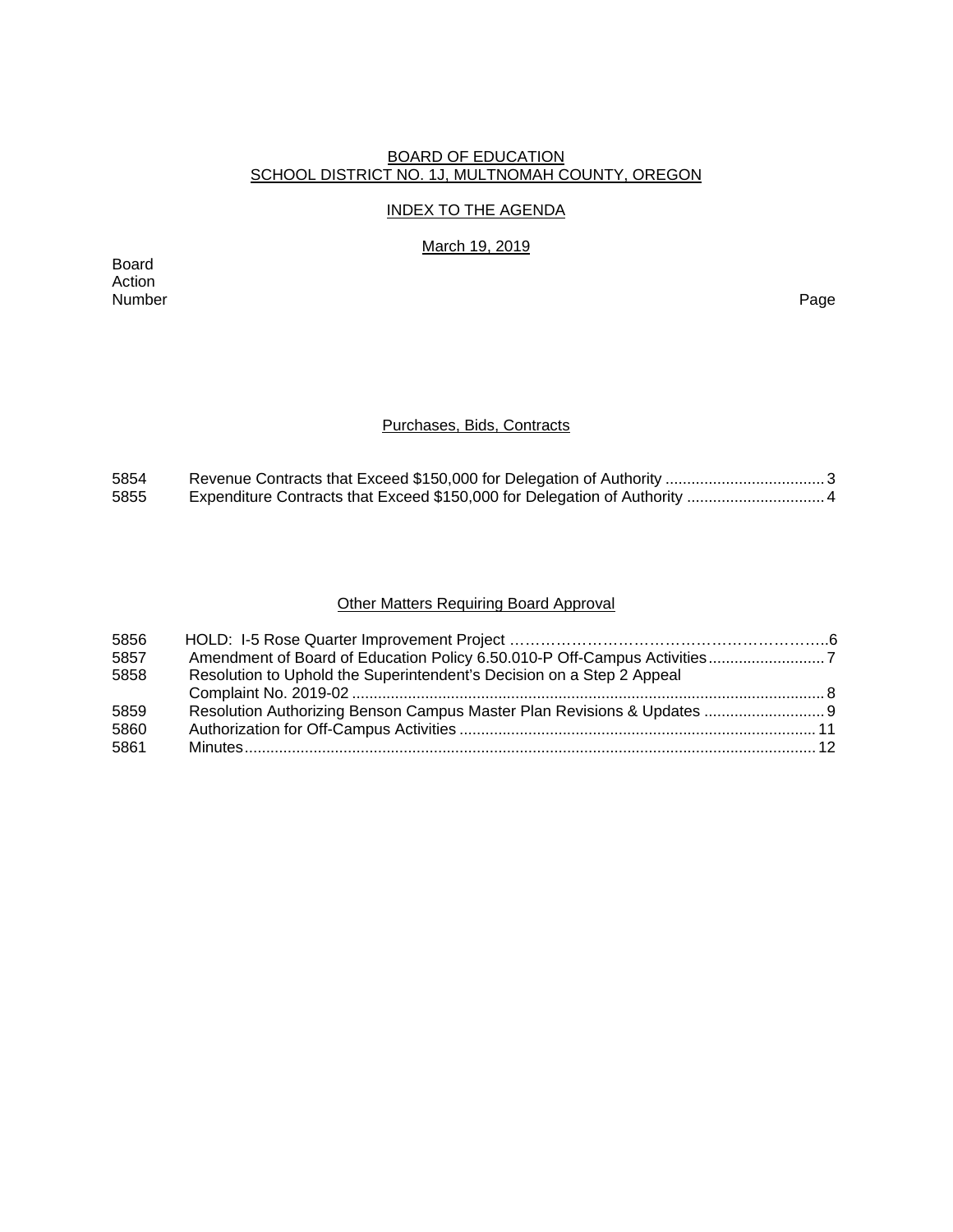# Purchases, Bids, Contracts

Resolution Numbers 5854 and 5855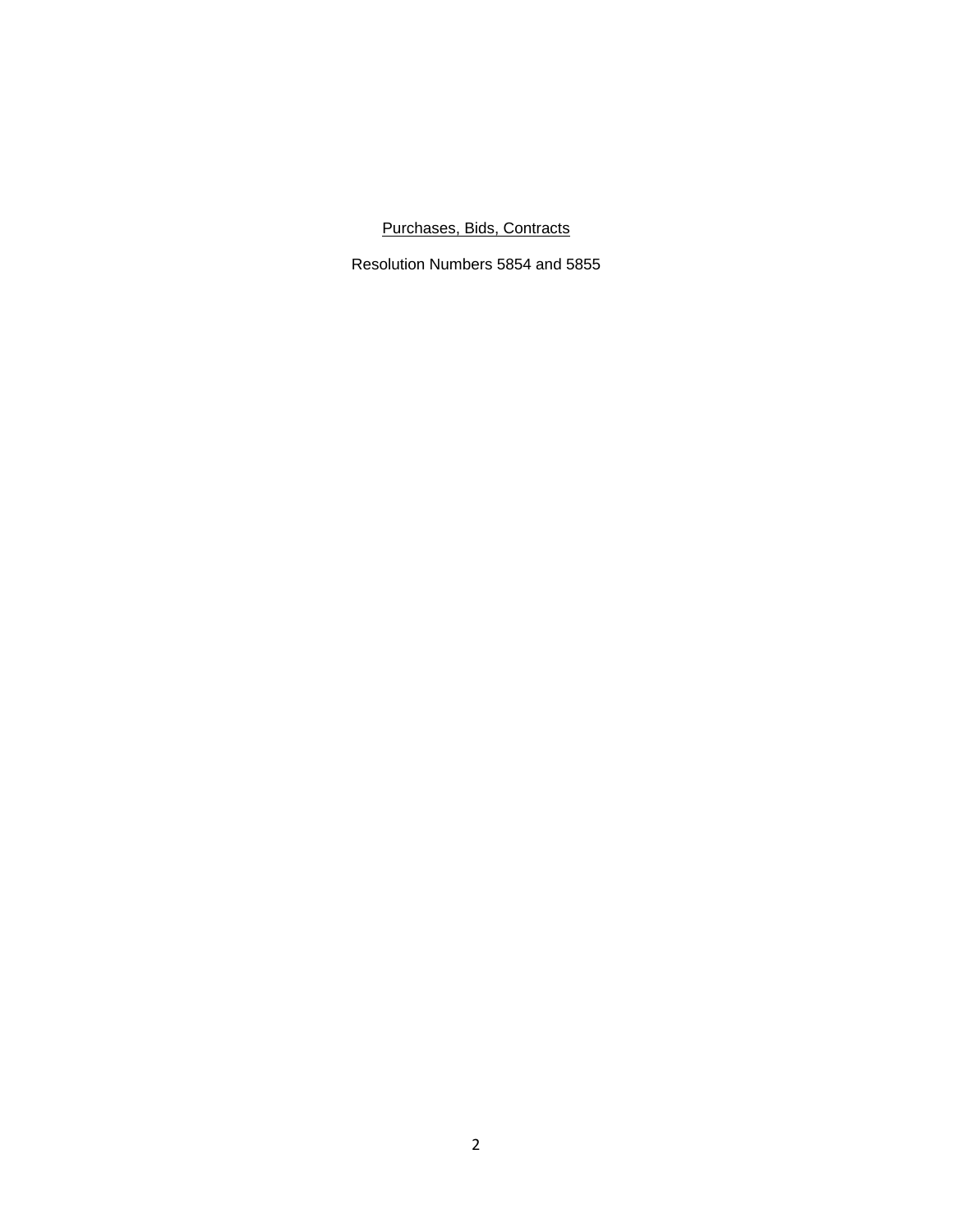#### Revenue Contracts that Exceed \$150,000 Limit for Delegation of Authority

#### **RECITAL**

Portland Public Schools ("District") Public Contracting Rules PPS-45-0200 ("Authority to Approve District Contracts; Delegation of Authority to Superintendent") requires the Board of Education ("Board") to enter into and approve all contracts, except as otherwise expressly authorized. Contracts exceeding \$150,000 per contractor are listed below.

#### **RESOLUTION**

The Superintendent recommends that the Board approve these contracts. The Board accepts this recommendation and by this resolution authorizes the Deputy Clerk to enter into the following agreements.

#### **NEW REVENUE CONTRACTS**

#### No New Revenue Contracts

#### **NEW INTERGOVERNMENTAL AGREEMENTS / REVENUE ("IGA/Rs")**

No New Intergovernmental Agreements/Revenue Contracts

#### **AMENDMENTS TO EXISTING REVENUE CONTRACTS**

| <b>Contractor</b>    | Contract<br>Term             | <b>Contract Type</b>                        | <b>Description of Services</b>                                                            | <b>Contract</b><br>Amount | Responsible<br>Administrator,<br><b>Funding Source</b> |
|----------------------|------------------------------|---------------------------------------------|-------------------------------------------------------------------------------------------|---------------------------|--------------------------------------------------------|
| University of Oregon | 6/1/18<br>through<br>5/31/19 | Intergovernmental<br>Agreement /<br>Revenue | Subaward agreement between<br>University of Oregon and PPS<br>for Chinese Flagship Grant. | \$427,666<br>\$1,135,532  | Y. Curtis                                              |
|                      |                              | IGA/R 64090                                 |                                                                                           |                           |                                                        |
|                      |                              | Amendment 3                                 |                                                                                           |                           |                                                        |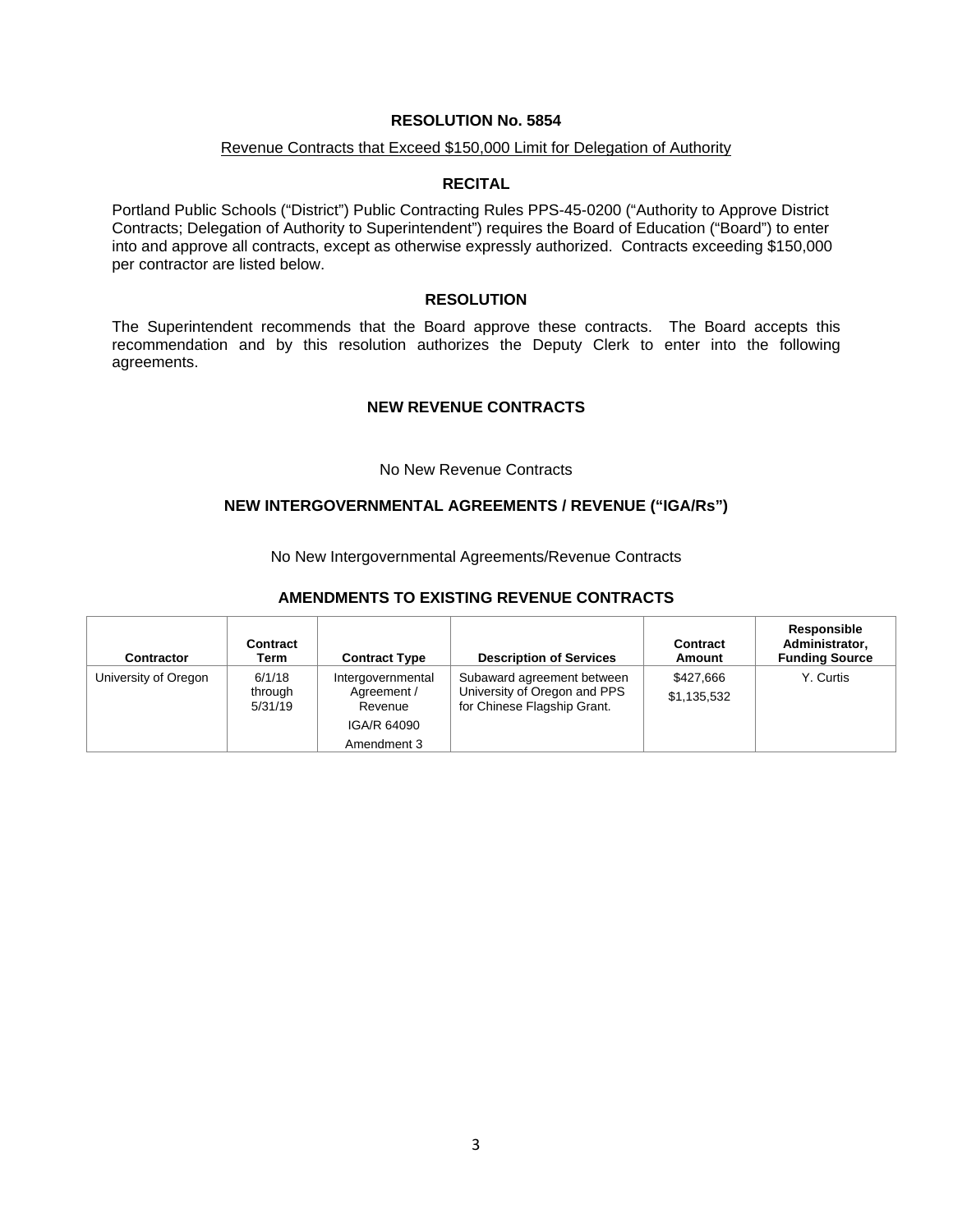#### Expenditure Contracts that Exceed \$150,000 for Delegation of Authority

#### **RECITAL**

Portland Public Schools ("District") Public Contracting Rules PPS-45-0200 ("Authority to Approve District Contracts; Delegation of Authority to Superintendent") requires the Board of Education ("Board") enter into contracts and approve payment for products, materials, supplies, capital outlay, equipment, and services whenever the total amount exceeds \$150,000 per contract, excepting settlement or real property agreements. Contracts meeting this criterion are listed below.

#### **RESOLUTION**

The Superintendent recommends that the Board approve these contracts. The Board accepts this recommendation and by this resolution authorizes the Deputy Clerk to enter into the following agreements.

# **NEW CONTRACTS**

No New Contracts

## **NEW INTERGOVERNMENTAL AGREEMENTS ("IGAs")**

No New IGAs

#### **AMENDMENTS TO EXISTING CONTRACTS**

| <b>Contractor</b>                | Contract<br>Amendment<br>Term | <b>Contract Type</b>                             | <b>Description of Services</b>                                                             | Amendment<br><b>Amount, Fiscal</b><br>Year Total,<br><b>Contract Total,</b> | Responsible<br>Administrator,<br><b>Funding Source</b> |
|----------------------------------|-------------------------------|--------------------------------------------------|--------------------------------------------------------------------------------------------|-----------------------------------------------------------------------------|--------------------------------------------------------|
| Office of the General<br>Counsel | 10/1/18<br>through<br>6/30/19 | <b>Legal Services</b><br>LS 65544<br>Amendment 6 | Continued Interim General<br>Counsel services.<br><b>Direct Negotiation</b><br>PPS-46-0525 | \$175,000<br>\$362,500<br>\$529,250                                         | S. Reese<br><b>Fund 101</b><br>Dept. 5402              |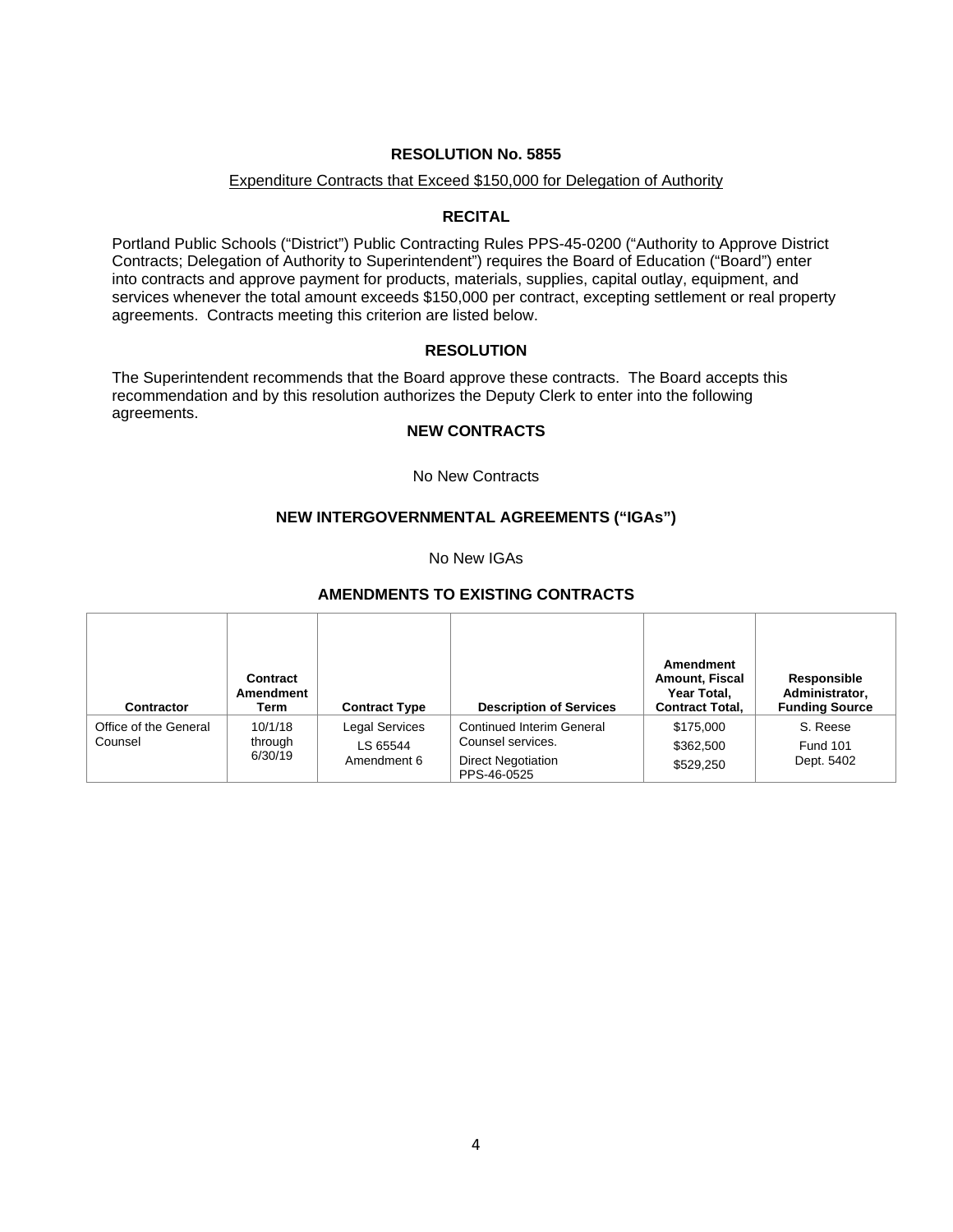Other Matters Requiring Board Approval

Resolution Numbers 5856 through 5861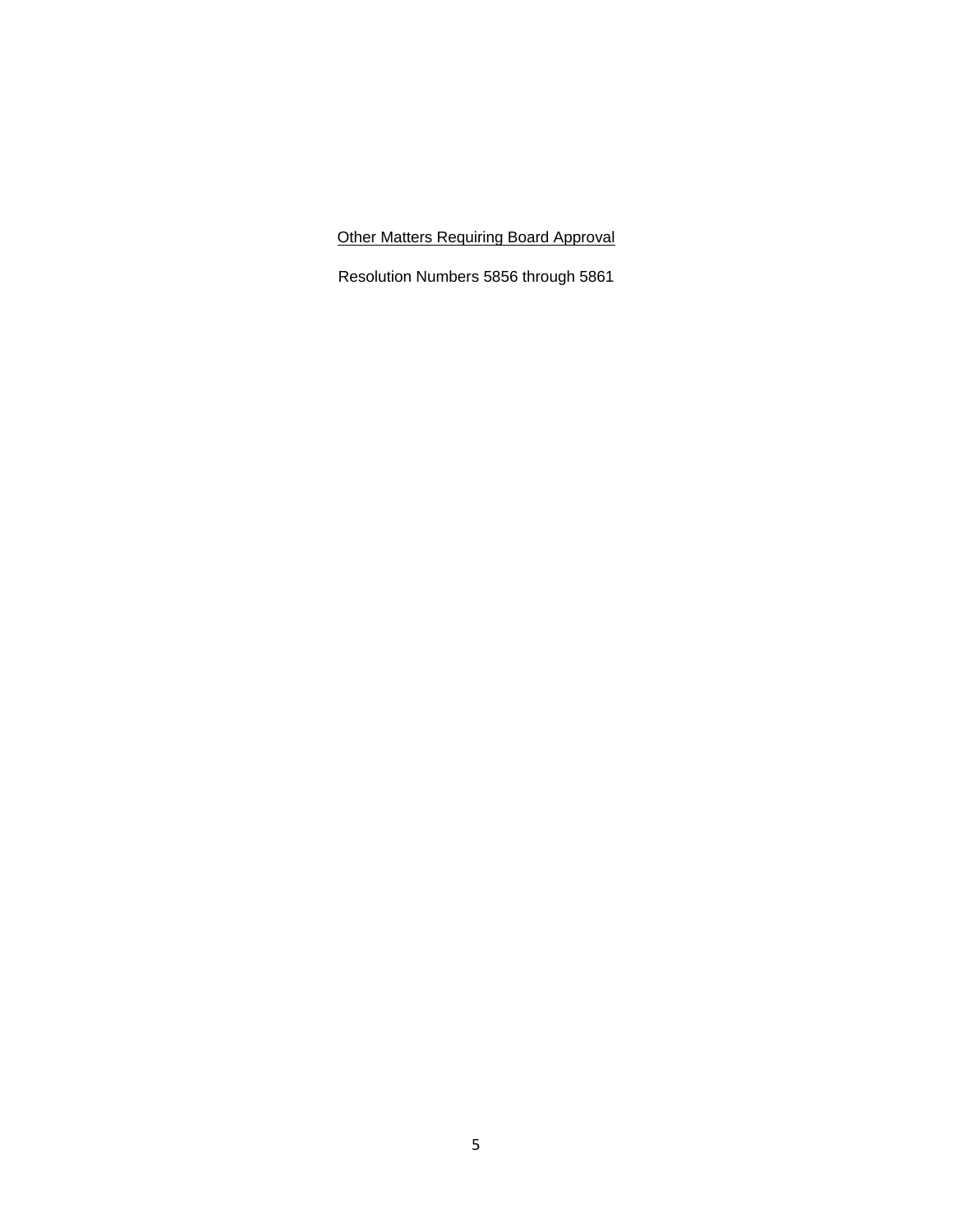HOLD: I-5 ROSE QUARTER IMPROVEMENT PROJECT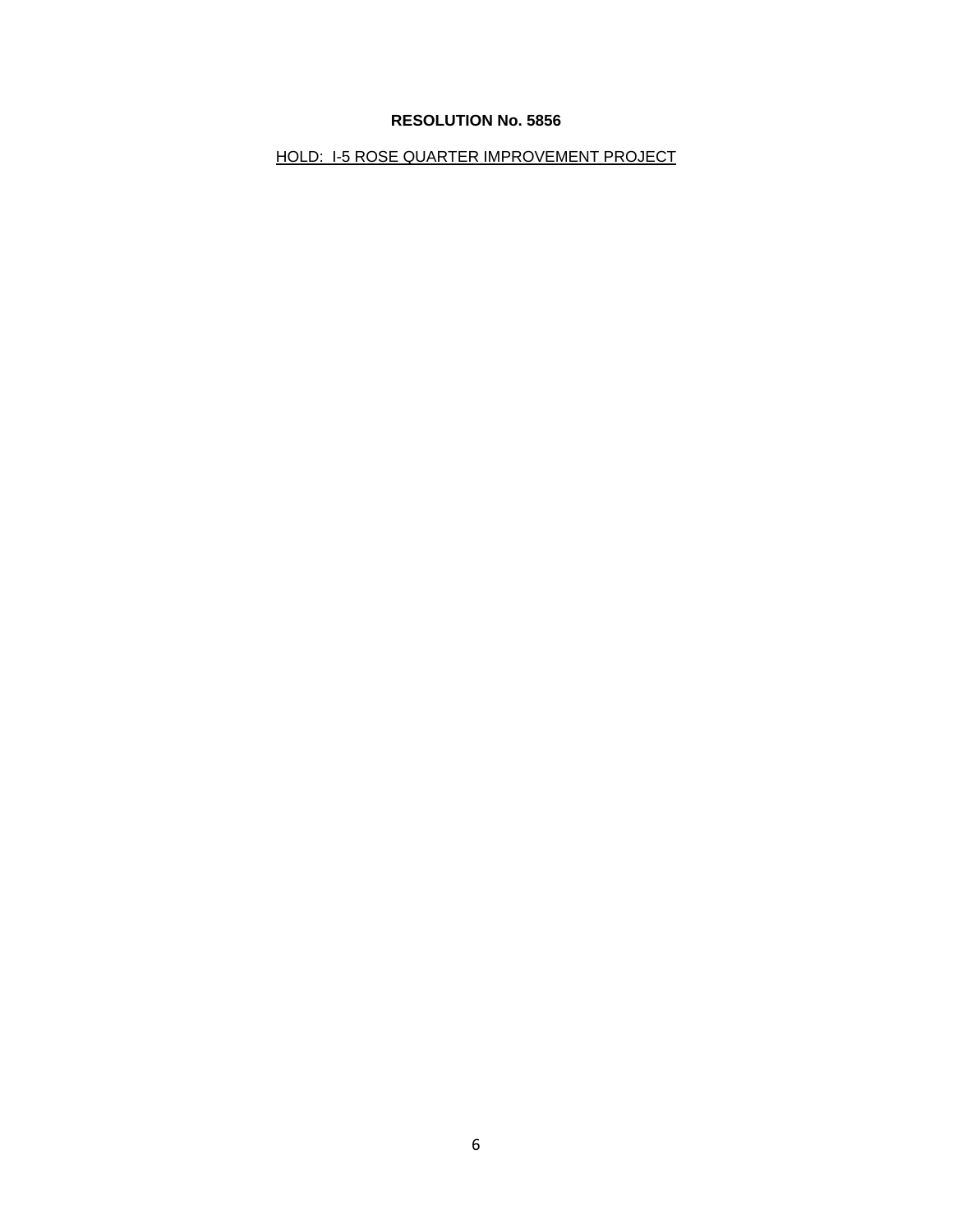#### Amendment of Board of Education Policy 6.50.010-P Off-Campus Activities

## **RECITALS**

- A. On October 16, 2018, November 1, 2018, and November 29, 2018, the Board Policy & Governance Committee reviewed and considered amendment of the Off-Campus Activities policy and rescission of Foreign Study Programs 6.50.020-P.
- B. On December 11, 2018, the Board presented the first reading of the amended Off-Campus Activities policy. The Board decided to send the policy back to the Policy & Governance Committee for further consideration. .
- C. On December 20, 2018, January 10, 2019, and February 21, 2019, the Board Policy & Governance Committee reviewed and considered amendment of the Off-Campus Activities policy.
- D. On February 26, 2019, the Board presented the first reading of the further amended Off-Campus Activities policy.
- E. Per District policy, the public comment period was open for at least 21 days, and the Board received significant public input.

## **RESOLUTION**

- 1. Board hereby amends the Board of Education Policy 6.50.010-P Off-Campus Activities, rescinds Foreign Study Program--6.50.020-P, and instructs the Superintendent to amend any relevant administrative directives to conform to this amended policy.
- 2. The Board further instructs the Superintendent to convene a working group to explore creation of a district-wide experiential learning component of the middle grades curriculum and to report back to the Board no later than October 31 2019, on recommendations coming out of that working group.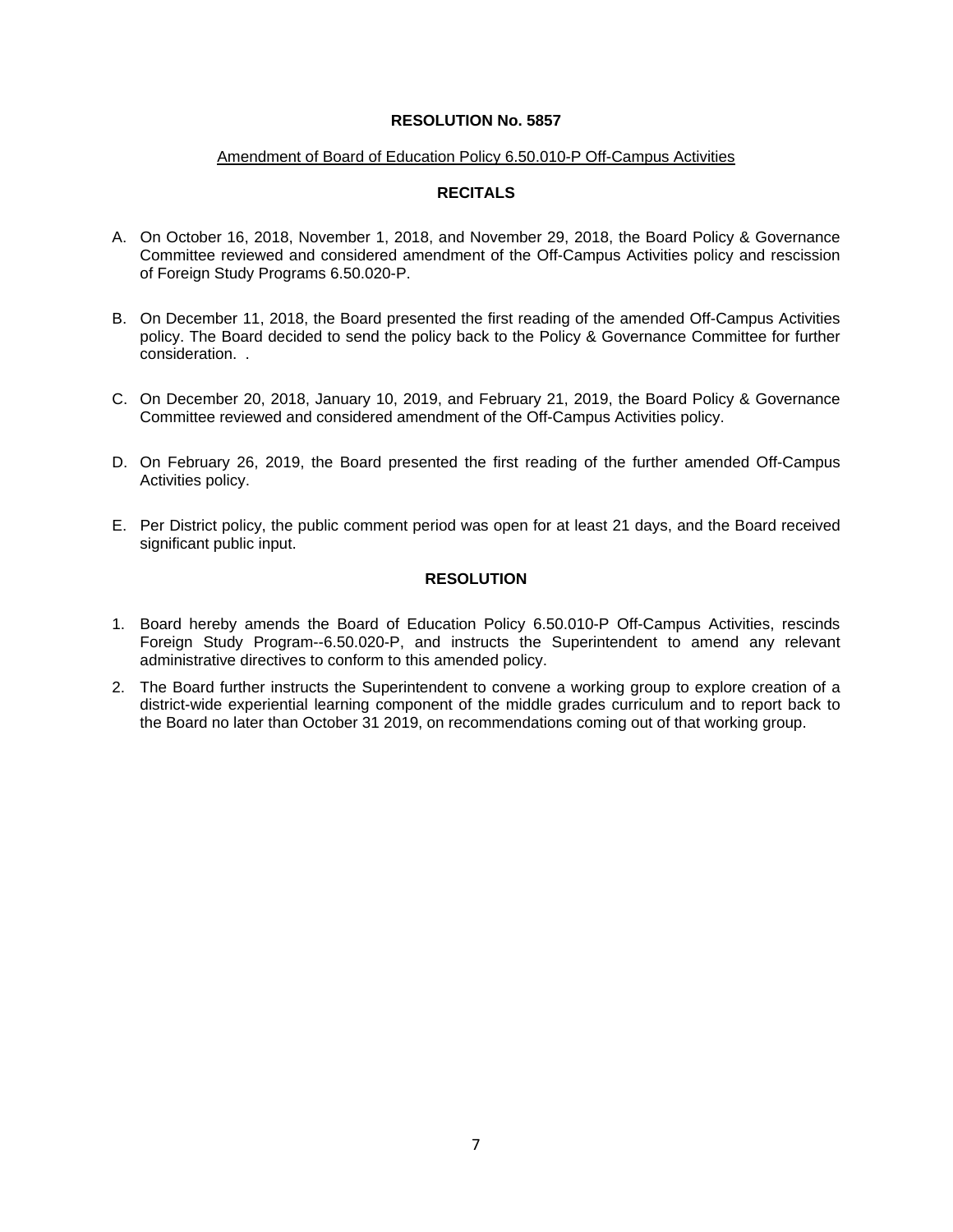Resolution to Uphold the Superintendent's Decision on a Step 2 Appeal – Complaint No. 2019-02

## **RECITALS**

The Board of Education has received and reviewed Complaint # 2019-02 submitted and the Superintendent's response to it.

## **RESOLUTION**

The Board of Education upholds the Superintendent's decision of the Step 2 appeal as the final decision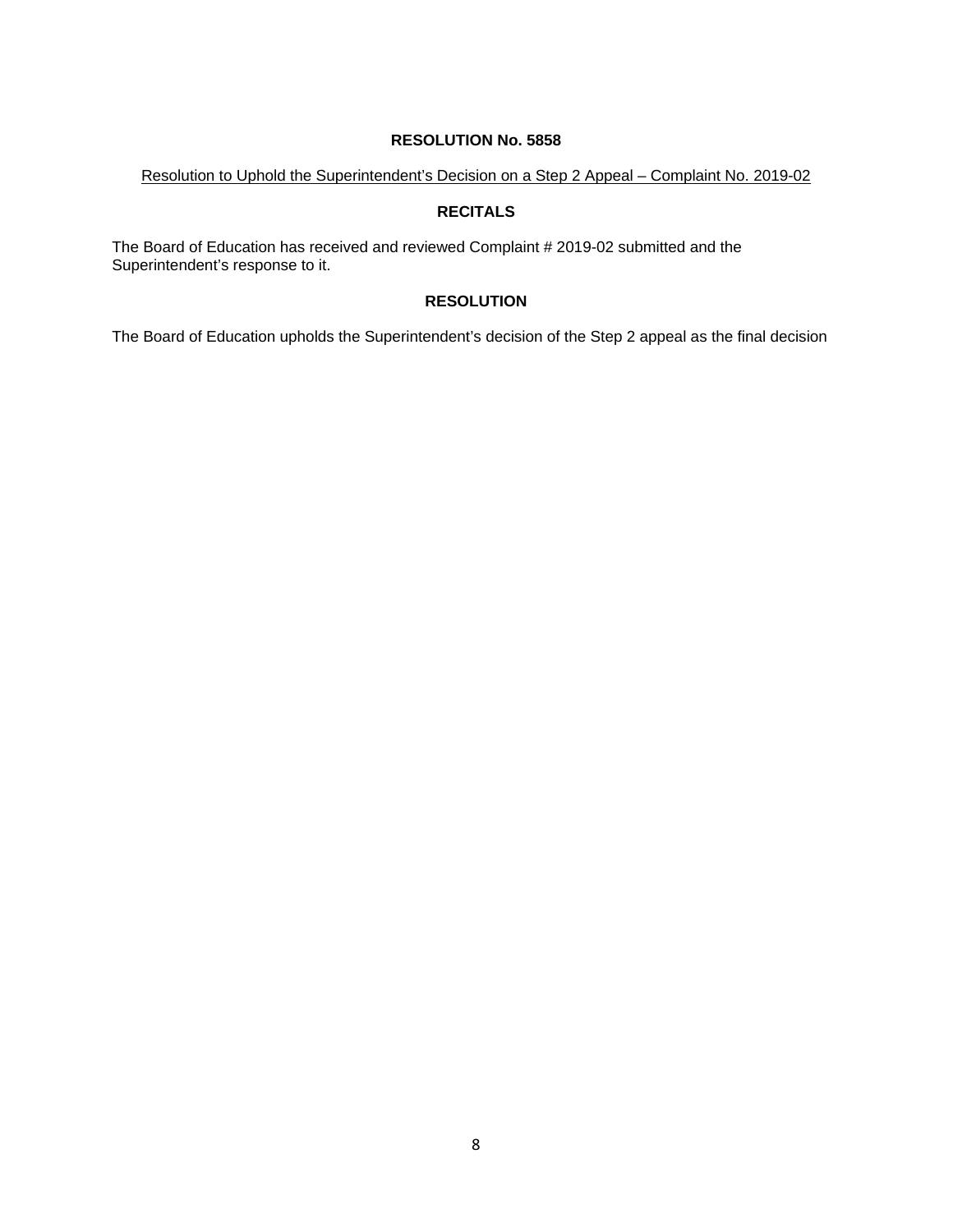## Resolution Authorizing Benson Campus Master Plan Revisions & Updates

## **RECITALS**

- A. At the conclusion of the Benson Polytechnic High School Pre-Design Diligence process in February 2017, Board Resolution 5394 referred the Benson Polytechnic High School Modernization to voters in May 2017.
- B. The election was duly and legally held on May 16, 2017 (the "2017 Bond Election"), and the general obligation bonds were approved by a majority of the qualified voters of PPS voting at the election.
- C. Board Resolution 5471 accepted certification from Multnomah County, Clackamas, Washington Counties for May 16, 2017, voter approval authorizing Portland Public Schools to issue up to \$790 million of general obligation bonds to improve health, safety, learning by modernizing and repairing schools.
- D. Board Resolution 5160 directed the development of educational specifications and a master plan for the Benson Campus to the indicated student capacities:
	- a. Benson Polytechnic High School: common areas and classrooms for 1,700 students
- E. Board Resolution 5780 approved in December 2018 included the following:
	- a. No later than February 28, 2019, the Superintendent will return to the Board of Education with a location analysis for Multiple Pathways to Graduation programs (MPG).
	- b. No later than March 31, 2019, the Superintendent will return to the Board of Education with the following information:
		- i. Updated plans incorporating the master plan revisions noted in this resolution.
		- ii. Updated plans identifying all programs and program spaces intended to be located on the Benson Campus at the completion of construction.
		- iii. Updated construction phasing plan to include all school programs that will remain at the Benson Campus after completion of construction.
- F. Board Resolution 5828 approved on February 26, 2019, included the following:
	- a. Approval of proposed location analysis for MPG as presented in option 4B:
		- i. PISA, Pioneer and MPG programs that currently are located on the Benson Campus to remain on the campus. This includes incorporating Virtual Scholars, Night/Summer School Offices, PISA, and Pioneer High School within Benson Polytechnic High School buildings.
		- ii. A new building dedicated to Alliance, Reconnection Program & Services, DART/Clinton, and Teen Parent Child Care Services that will be located in the existing parking lot area of the Benson campus.
	- b. Requirement for Superintendent to come back to the Board of Education with an analysis of incorporating the Alliance program at Meek in or adjacent to the new Multiple Pathways to Graduation building in the Benson Campus.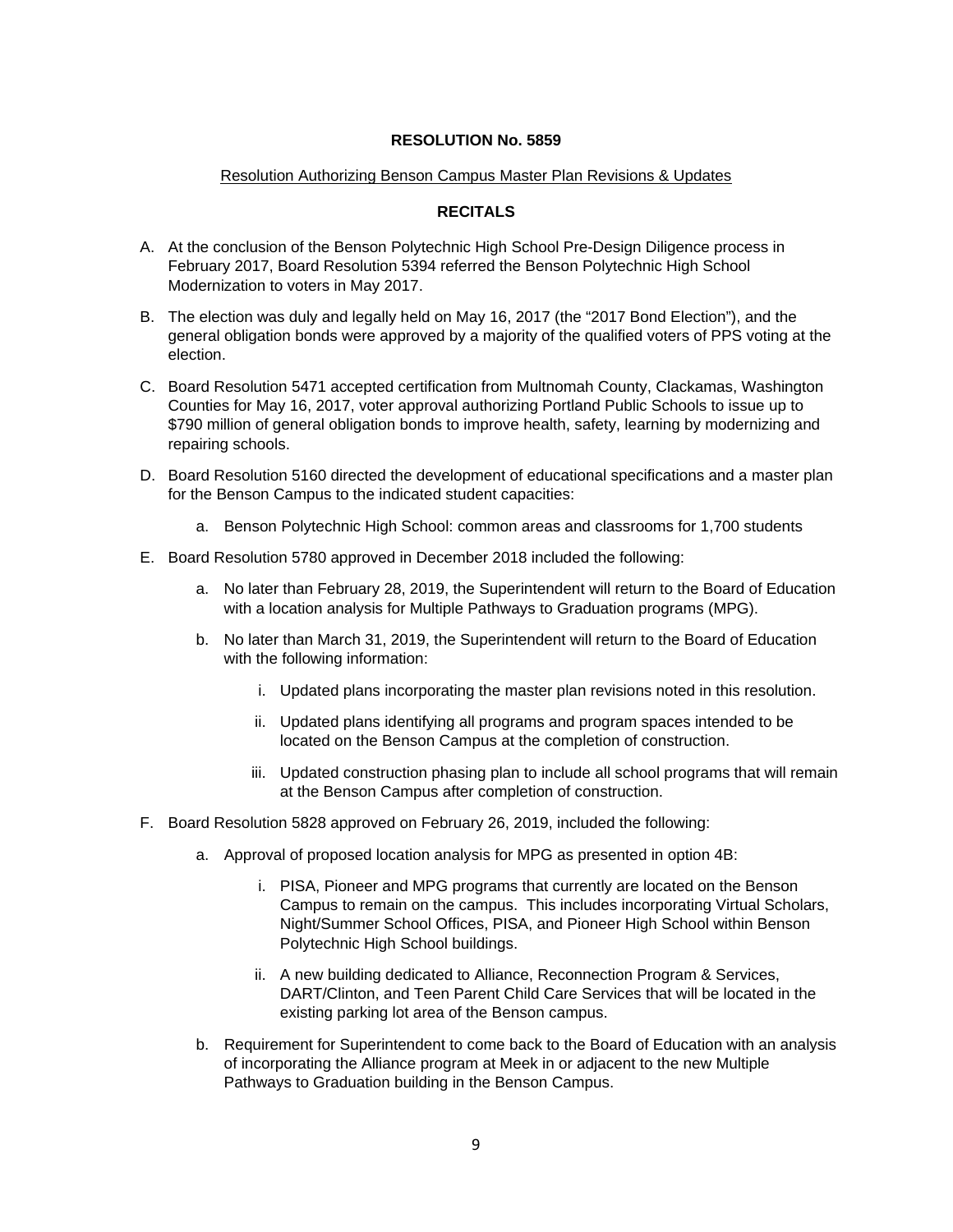## **RESOLUTION**

- 1. The Board of Education approves the revisions to the Master Plan Report for Benson High School as follows:
	- a. Master Plan update dated March 13, 2019.
- 2. The Superintendent will return to the Board of Education no later than May 28, 2019 with an evaluation of Alliance at Meek campus programming that will include feasibility of co-locating in the new MPG building on the Benson campus.
- 3. The Superintendent will return by the end of 2019 to the Board of Education with the following updates:
	- a. Swing Space. An updated plan for providing swing space at Kenton and Marshall High School.
	- b. Phasing Plan. An updated phasing plan that will include the overall construction sequencing that shows the durations for programs located at temporary locations.

The Board of Education expects to undertake a future capital bond campaign in 2020 to support ongoing Benson campus construction. If a bond is not referred to the voters or passed by voters in 2020, the Benson project is expected to be completed by a Full Faith and Credit Bond.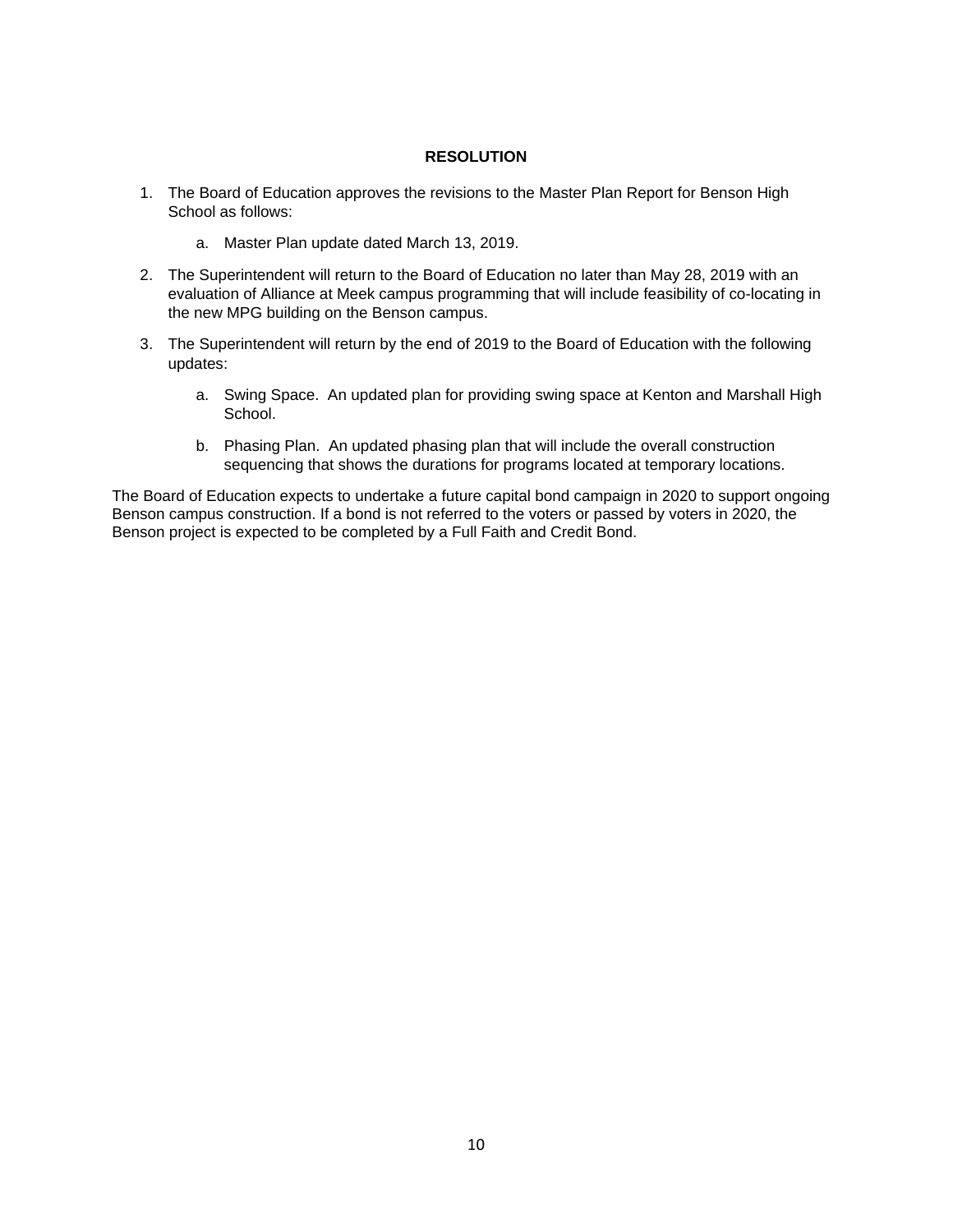#### Authorization for Off-Campus Activities

#### **RECITAL**

Portland Public Schools ("District") Policy 6.50.010-P ("Off-Campus Activities") requires the Board of Education ("Board") consent to student out-of-state travel.

## **RESOLUTION**

The Board has reviewed the request for out-of-state travel. All required documents have been submitted to the Risk Management Department. The Superintendent recommends that the Board consent to the student out-of-state travel for the below request:

| Date(s)      | School, Course, and<br><b>Number of Students</b> | Purpose of<br><b>Travel</b>                                                                               | <b>Travel Destination</b>                      | <b>Estimated Cost</b><br><b>Per Student</b> |
|--------------|--------------------------------------------------|-----------------------------------------------------------------------------------------------------------|------------------------------------------------|---------------------------------------------|
| 4/17/19      | Boise-Eliot/Humboldt                             | Salmon life<br>cycle/adapta<br>tions                                                                      | Spring Creek Fish Hatchery<br>& Drano Lake, WA | \$0                                         |
| 3/21-3/25/19 | Cleveland HS                                     | Varsity<br>Softball<br>Tournament                                                                         | Chico, CA                                      | \$289.38                                    |
| 5/10/19      | Duniway                                          | Identify<br>storytelling,<br>traditional<br>dress, etc                                                    | Lelooska, WA                                   | \$7.50                                      |
| 4/9/19       | Lewis                                            | Attend<br>traditional<br><b>NW Native</b><br>American<br>ceremony                                         | Lelooska, WA                                   | \$12                                        |
| 3/25-3/27/19 | Grant HS; Black Student<br>Union: 23             | Visit<br>colleges,<br>visit/particip<br>ate in Civil<br>Rights<br>movement                                | Atlanta, GA & Montgomery,<br>AL                | \$1,400                                     |
| 4/24-4/27/19 | Lincoln HS; Mass<br>Communication<br>Classes; 15 | Journalism<br>Education<br>Assoc<br>Convention                                                            | Anaheim, CA                                    | \$800                                       |
| 5/16/19      | Mt Tabor; Science class;<br>60                   | Learn how<br>hydropower<br>is generated<br>on the<br>Columbia &<br>how it's<br>delivered to<br><b>PDX</b> | Bonneville Dam, WA                             | \$5                                         |
| 5/17/19      | Mt Tabor; Science class;<br>30                   | Learn how<br>hydropower<br>is generated<br>on the<br>Columbia &<br>how it's<br>delivered to<br><b>PDX</b> | Bonneville Dam, WA                             | \$5                                         |

#### **AUTHORIZATION FOR OFF-CAMPUS ACTIVITIES**